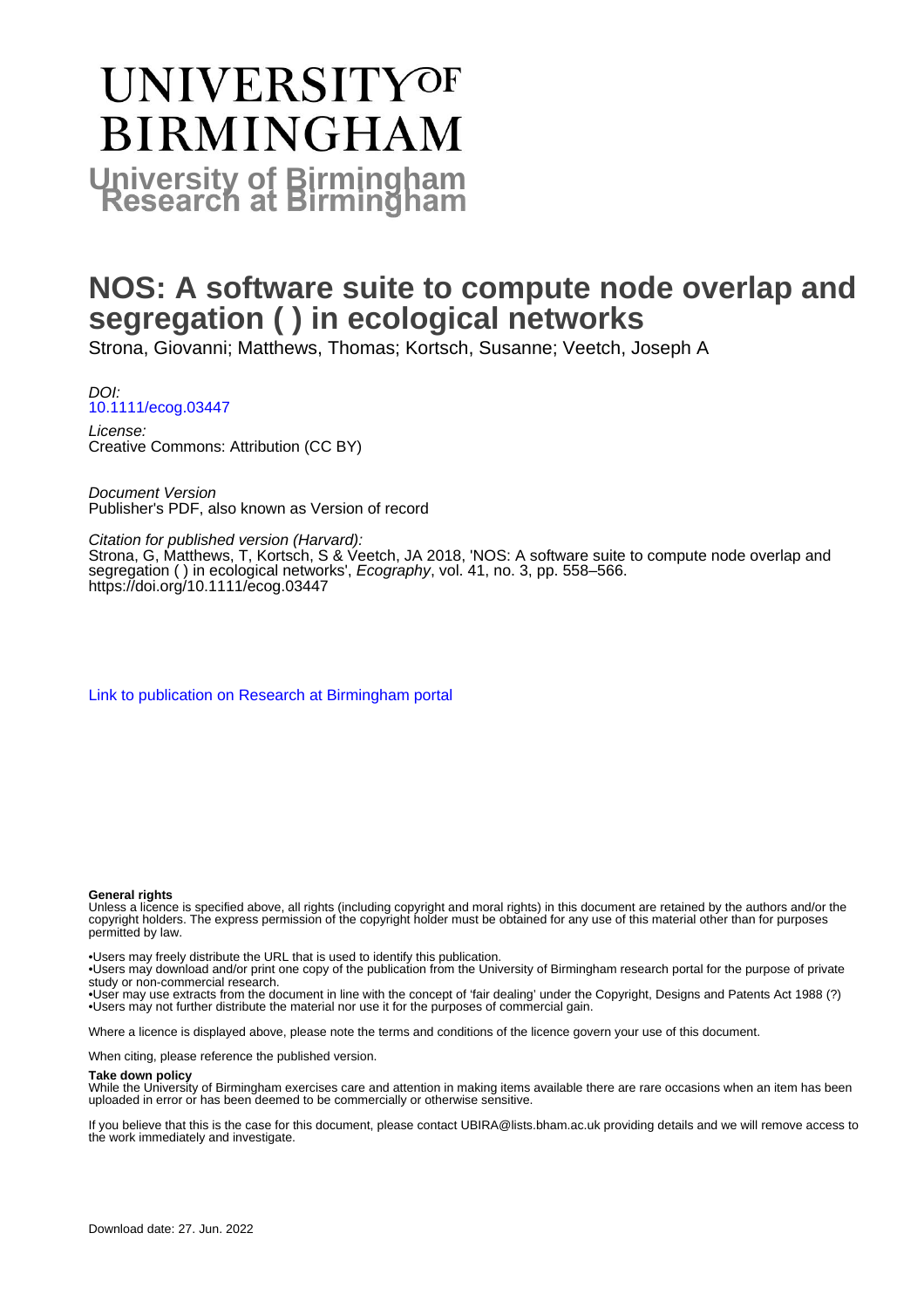# ECOGRAPHY

## *Software notes*

## **NOS: a software suite to compute node overlap and segregation in ecological networks**

**Giovanni Strona, Thomas J. Matthews, Susanne Kortsch and Joseph A. Veech**

*G. Strona (http://orcid.org/0000-0003-2294-4013) (goblinshrimp@gmail.com), European Commission, Joint Research Centre, Directorate D – Sustainable Resources – Bio-Economy Unit, Ispra (VA), Italy. – T. J. Matthews, GEES (School of Geography, Earth and Environmental Sciences), The Univ. of Birmingham, Birmingham, UK, and CE3C – Centre for Ecology, Evolution and Environmental Changes/Azorean Biodiversity Group and Univ. dos Açores – Depto de Ciências Agrárias, Angra do Heroísmo, Açores, Portugal. – S. Kortsch, (http://orcid.org/0000-0002-6495-4781), Norwegian College of Fishery Science, UIT the Arctic Univ. of Norway, Tromsø, Norway. – J. A. Veech, Dept of Biology, Texas State Univ., San Marcos, TX, USA.*

**Ecography 41: 558–566, 2018** doi: 10.1111/ecog.03447

Subject Editor: Brody Sandel Editor-in-Chief: Miguel Araújo Accepted 21 September 2017



Investigating the structure of ecological networks can help unravel the mechanisms promoting and maintaining biodiversity. Recently, Strona and Veech 2015 (A new measure of ecological network structure based on node overlap and segregation. – Methods Ecol. Evol. 6: 907–915) introduced a new metric  $(\bar{N},$  pronounced 'nos'), that allows assessment of structural patterns in networks ranging from complete node segregation to perfect nestedness, and that also provides a visual and quantitative assessment of the degree of network modularity. The  $\bar{N}$  metric permits testing of a wide range of hypotheses regarding the tendency for species to share interacting partners by taking into account ecologically plausible species interactions based on constraints such as trophic levels and habitat preference. Here we introduce NOS, a software suite (including a web interface freely accessible at  $\lt$ http://nos.alwaysdata.net $>$ , an executable program, and Python and R packages) that makes it possible to exploit the full potential of this method. Besides computing node overlap and segregation  $(N)$ , the software provides different functions to automatically identify a set of possible resource–consumer interactions in food webs based on trophic levels. As an example of application, we analyzed two well-resolved high-latitude marine food webs, showing that an explicit a priori consideration of trophic levels is fundamental for a proper assessment of food web structure.

#### **Background**

Natural systems are bound together by invisible wires connecting ecologically interacting species. These can be arranged into bipartite networks, i.e. networks where interactions can take place only between (but not within) the members of two distinguishable groups (e.g. plant–pollinator, seed–disperser and host–parasite

––––––––––––––––––––––––––––––––––––––––



www.ecography.org

<sup>© 2017</sup> The Authors. This is an Online Open article

This is an open access article under the terms of the Creative Commons Attribution License, which permits use, distribution and reproduction in any medium, provided the original work is properly cited.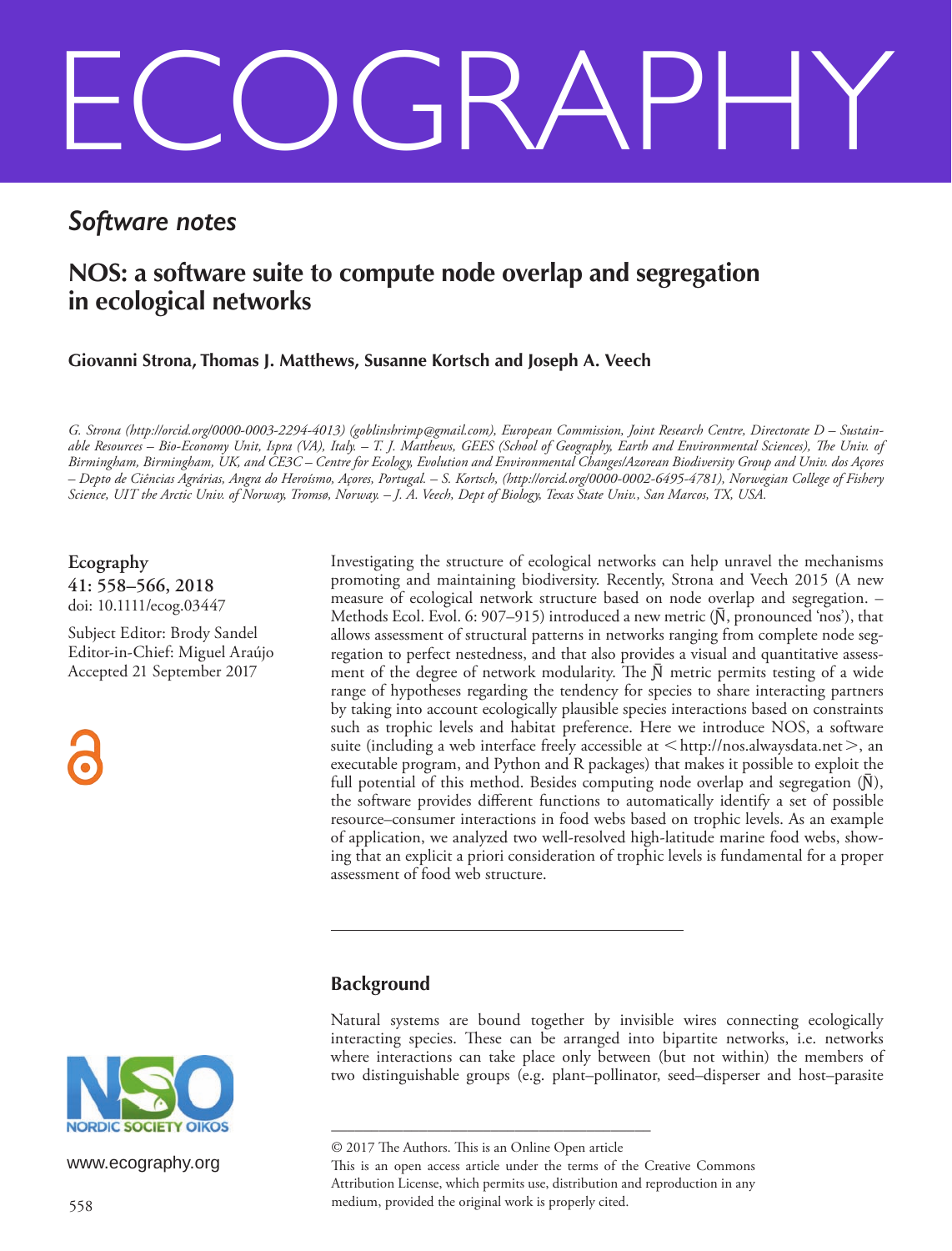networks), or into unimode networks, where such distinction is not straightforward (e.g. food-webs, species co-occurrence networks). It has been widely hypothesized that the structure of these networks could play a leading role in promoting the diversity and preserving the stability of ecosystems, providing new momentum to the diversity-stability debate (May 1973, McCann 2000, Allesina and Tang 2012). In particular, various studies have identified the seemingly widespread tendency of species to share interacting partners (i.e. nestedness) as being key to species coexistence (Bastolla et al. 2009, Rohr et al. 2014). This has generated much interest in developing analytical tools to measure nestedness, most of which are implemented in R packages such as 'bipartite' (Dormann et al. 2008) and 'vegan' (Oksanen et al. 2017).

Recently, Strona and Veech (2015) introduced a new measure  $(\bar{N},$  pronounced 'nos') capable of quantifying the tendency of species to share (or not to share) interacting partners, a more detailed description of the unique features of N are presented in Box 1. A pattern where species tend to share more interacting partners than expected is commonly identified as nestedness (Ulrich et al. 2009), and can be measured by different available metrics. As previously demonstrated (Strona and Veech 2015),  $\bar{N}$  is well correlated with popular nestedness metrics such as the NODF (Almeida-Neto et al. 2008), and the more recent spectral radius measure (Staniczenko et al. 2013). The concept of nestedness became popular in the study of presence–absence species/ locality matrices before being used in ecological network analysis (Atmar and Patterson 1993, Brualdi and Sanderson 1999). Similar to these other nestedness metrics,  $\bar{N}$  can be applied to species/locality matrices, because these correspond to bipartite networks where localities are linked to the species inhabiting them.

However, and distinct from other available procedures,  $\bar{N}$ can capture in a continuous way not only nestedness, but also the opposite tendency, i.e. a situation whereby species tend to share less partners than expected, as may happen, for example, in a food web where consumers are highly specialized on the resources they use, so to minimize competition. This pattern, that we term node segregation, has received much attention in the context of presence–absence matrices, and particularly in the study of species co-occurrence (Ulrich and Gotelli 2007), where it is usually measured using an index called the C-score (Stone and Roberts 1990). However, node segregation has received less attention in the study of ecological networks, possibly due to the absence of dedicated metrics.

N represents a synthetic measure of ecological network structure which is consistent with, and can therefore replace, common nestedness and segregation measures (Supplementary material Appendix 1 Fig. A1). Furthermore, and distinct from other available procedures,  $\bar{N}$  can be applied not only to bipartite networks (e.g. plant–pollinator, fruit–disperser and host–parasite networks, and species/locality matrices) but also to unimode networks, such as food webs (Strona and Veech 2017).

Similar to NODF,  $\bar{N}$  is computed as the average of the standardized overlap observed in each pair of nodes (e.g. species) in the network (cf. Almeida-Neto et al. 2008, Strona and Veech 2015). The variability in the values of pairwise node overlap permits the discrimination between situations where all pairs of nodes show no tendency towards either more or less than expected overlap, from situations where a proportion of the node pairs show a tendency for high overlap, while the rest of the nodes show a tendency for segregation. The latter situation corresponds to a scenario of modularity, where nodes can be attributed to different clusters, and tend to share interactions with nodes in their cluster but not with nodes from different clusters (Newman 2006). Therefore, the computational procedure used to obtain  $\overline{N}$  can also provide a derivative measure of modularity.

#### **Box 1. Unique features of the**  $\bar{N}$  **metric**

The basic step in computing the  $\bar{N}$  metric relies on a probabilistic approach to analyze species co-occurrence (i.e. species sharing sites) previously implemented by Veech (2013). Rather than analyzing species co-occurrence,  $\bar{N}$  measures the extent to which species share other species, i.e. interacting partners.  $\bar{N}$  is conceptually similar to various metrics commonly used to assess the degree of species sharing between different sites or similarity of species composition, such as the many available β-diversity indices for presence–absence data (see Koleff et al. 2003 for a review). Nevertheless,  $\tilde{N}$  differs considerably from other measures in the way it is computed. The most unique feature of  $\bar{N}$  is the way it is used to quantify pairwise node overlap/segregation as a standardized deviation from a probabilistic expectation. This allows for powerful significance testing, and for a direct comparison of  $\bar{N}$  values from different networks (Strona and Veech 2015). A second fundamental difference and advantage of  $\bar{N}$  compared to common overlap/segregation metrics is that  $\bar{N}$  can be applied to any kind of network (Strona and Veech 2015, 2017), while most of the latter are designed for bipartite networks (but see, for example, Jonhson et al. 2013, Cantor et al. 2017). Third, the computational design of  $\bar{N}$  permits users to distinguish, beforehand and explicitly, between 'permitted' and 'forbidden' interactions, providing an innovative framework to test various ecological/evolutionary hypotheses (Strona and Veech 2017) – see also the section 'Automatic rules for determining potential neighbours'. The fourth unique feature is the stability of  $\bar{N}$  towards 'partial' pairwise comparisons between nodes. That is, although the 'formal' computation of  $\bar{N}$  requires computing  $N_i$  between all pairs of nodes *i* and *j*, the average of  $N_i$  tends very rapidly toward the true value of  $\bar{N}$  (see Fig. 3 and the section 'Estimating  $\bar{N}$  from a small fraction of pairwise node comparisons'). Lastly,  $\bar{N}$  assesses in a single measure, both overlap, i.e. nestedness, and segregation on a continuous, symmetric scale. This, together with the additional information on modularity offered by the standard deviation of  $N_{ii}$  values, provides a synthetic view of network structure (nicely illustrated by the histogram representation of  $N_{ii}$  values, Fig. 2).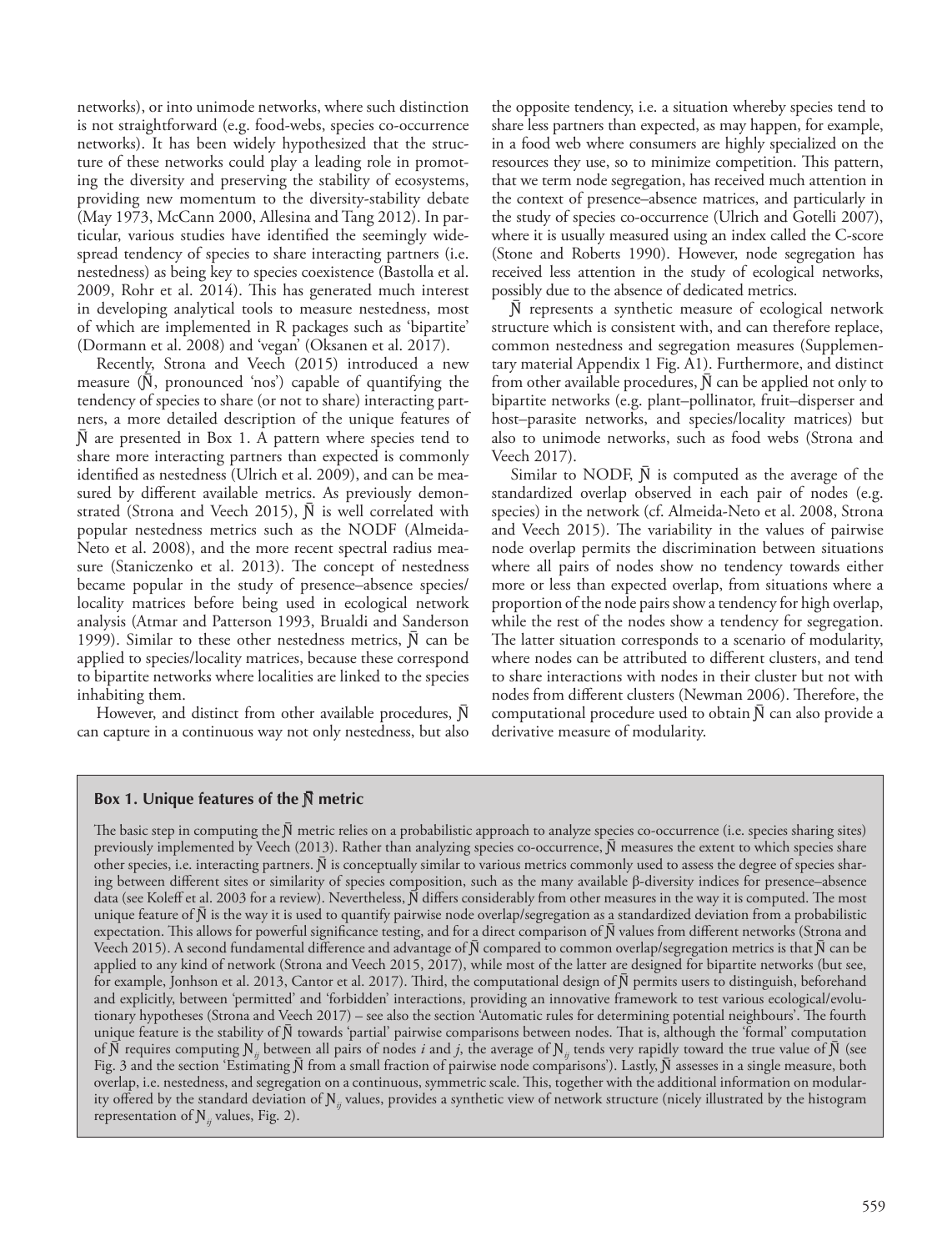Here we aim at demonstrating and promoting the use of  $\bar{N}$  by introducing NOS, a suite of software tools, including a user-friendly online interface accessible at:  $\langle \text{http://nos.} \rangle$ alwaysdata.net $>$ , a Windows executable program, and a Python (van Rossum and de Boer 1991) and an R package ('nos', < https://cran.r-project.org/web/packages/nos/index. html>). An important feature of  $\bar{N}$  is its ability to assess the degree of overlap in a network relative to different scenarios of ecologically plausible species interactions (see also Strona and Veech 2017 for a thorough discussion on the theoretical implications of this feature). One of the main aims of NOS is to promote the application of this approach to ecological problems. In the following paragraphs, we will illustrate the main features of NOS, demonstrating its usage on two empirical food webs.

#### **Computation of**  $\bar{N}$

The general formula to compute the overlap in neighbours for a focal pair of nodes (e.g. species)  $V_i$  and  $V_j$  is:

$$
N_{ij} = \frac{(S_{ij} - P_{ij})}{\min(d_i, d_j)} \times \frac{1}{\Omega_{ij}}
$$
\n(1)

where  $S_{ii}$  is the actual number of neighbours (e.g. interacting partner species) shared by  $V_i$  and  $V_j$ ,  $P_{ij}$  is the expected number of shared neighbours, and  $d_i$  and  $d_j$  are the respective node degrees (i.e. the number of neighbours) (Fig. 1).  $P_{ij}$  is computed, using a probabilistic approach derived from Veech (2013), as:

$$
P_{ij} = \sum_{k=1}^{\min(d_i, d_j)} \frac{\binom{n}{k} \times \binom{n-k}{d_j - k} \times \binom{n-d_j}{d_i - k}}{\binom{n}{d_j} \times \binom{n}{d_i}} \times k \tag{2}
$$

 $\Omega_{ii}$  is a standardization parameter corresponding to the maximum possible value of  $N_{ij}$  (Fig. 1). The standardization parameter is needed to ensure that the measure is symmetric around 0 (and scales between  $-1$  and 1). For any  $V_i$  and *Vj* sharing more nodes than expected by chance (i.e. having  $S'_{ij} > P_{ij}$ ,  $\Omega_{ij}$  is computed as:

$$
\Omega_{ij} = \frac{\min(d_i, d_j) - P_{ij}}{\min(d_i, d_j)}
$$
\n(3)

For any  $V_i$  and  $V_j$  sharing fewer nodes than expected by chance (i.e. having  $S_{ii} < P_{ii}$ ), then if:

$$
\left(d_i + d_j - n\right) < 0 \to \Omega_{ij} = \frac{P_{ij}}{\min\left(d_i, d_j\right)}\tag{4}
$$



Figure 1. Example of computation of N<sub>*ii*</sub> in a network with 10 nodes.  $S_i$  is the actual number of neighbours (e.g. interacting partner species) shared by  $V_i$  and  $V_j$ .  $P_{ij}$  is the expected number of shared neighbours, computed using combinatorics and considering all nodes (including the two focal ones) as potential partners for  $V_i$  and  $V_j$ .  $d_i$  and  $d_j$  are the respective node degrees (i.e. the number of neighbours per node).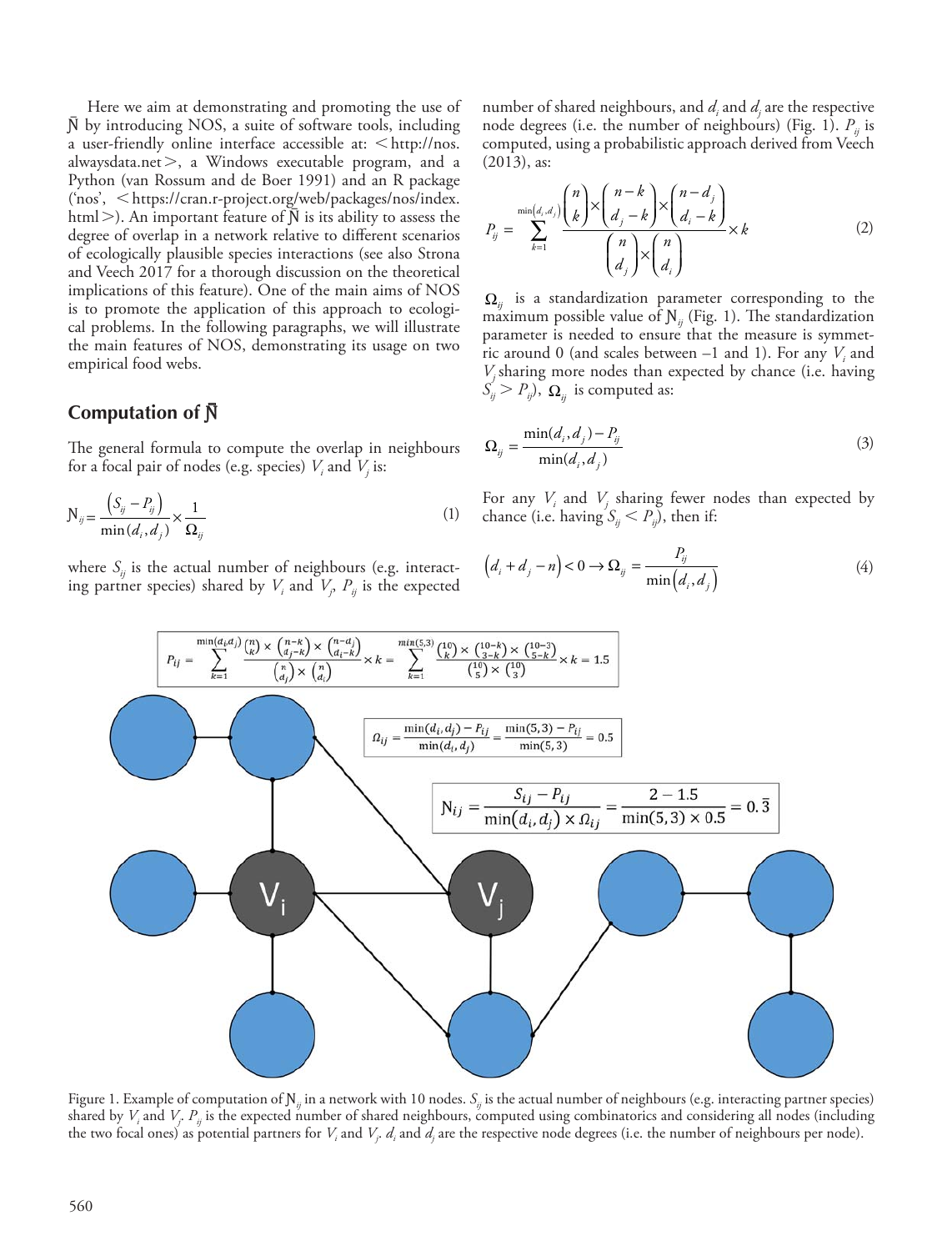or else:

$$
\left(d_i + d_j - n\right) \ge 0 \to \Omega_{ij} = \frac{P_{ij} - \left(d_i + d_j - n\right)}{\min\left(d_i, d_j\right)}
$$
\n<sup>(5)</sup>

If the number of observed shared nodes is equal to that expected  $(S_{ii} = P_{ii})$ , then Eq. 1 gives 0 regardless of the  $\Omega_{ii}$ parameter (which is set to 1).

 $\bar{N}$  is then computed as the average of all  $N_{ii}$  pairs (with  $i > j$ ). For networks where links have directionality, two separate sets of  $N_{ii}$  are computed. For example, in a plant pollinator network, a set of  $N_{ii}$  is computed for all pairs of plants based on the overlap of their pollinators, and another set of  $N_{ii}$  values is computed for all pairs of pollinators based on the overlap of their associated plants. The two series of  $N_{ii}$  are then averaged to a  $\overline{N}_{in}$  and a  $\overline{N}_{out}$  values. These values, which are potentially informative of ecological patterns, can be averaged to provide an overall N score.

 $N$  varies between  $-1$  and 1, where  $-1$  represents a network with less than expected node overlap (i.e. a completely segregated network) and 1 represents a network with higher than expected node overlap (i.e. a completely nested network). An N equal to zero could indicate either a situation where positive and negative values cancel each other out, or a situation where all node pairs have the randomly expected number of neighbours, or any intermediate scenario between these two.

A situation where a group(s) of nodes can be identified in a network where node overlap is substantially higher than expected between nodes belonging to the same group, and lower than expected between nodes belonging to different groups, indicates modularity (Newman 2006). Analyzing the distribution of  $N_{ii}$  values provides an immediate visual way to distinguish between random and modular networks, with the latter showing a bimodal distribution of  $N_{ii}$  values, with a negative peak arising from node segregation between different modules, and a positive one arising from node overlap within modules. As discussed in Strona and Veech (2015), a straightforward way to quantify this pattern is evaluating the statistical dispersion of  $N_{ii}$  values around the mean. Thus, the standard deviation of the  $N_{ii}$  values can serve as a simple measure of modularity (Mod). It should be highlighted that identifying modules (i.e. communities) in networks is a non-trivial problem (Radicchi et al. 2004). However, Mod is not meant to replace more refined, specific, measures of modularity, rather it can be used as a key to interpret and compare  $N$  values (Fig. 2). As in the case of N, if the target network is directed, two distinct measures of modularity can be computed for in- and out-nodes and then averaged to provide an overall measure of modularity.

#### **Adjusting the** *n* **parameter**

The key feature of the aforementioned method is the application of the probabilistic approach of Veech (2013) to compute the expected number of nodes shared between two other nodes,  $P_{ij}$  (Eq. 2).

The value *n* in Eq. (2) indicates the number of nodes that can be potentially shared by  $V_i$  and  $V_j$ , and is key to understanding the potential of  $\bar{N}$  for robust and flexible analysis of user-specified hypotheses. In fact, adjusting *n* according to different criteria allows for the application of the method to different kinds of networks (as described in Strona and Veech 2015), as well as for testing different hypotheses.

As highlighted above, in directed networks, such as food webs or host–parasite networks, where links go from resources to consumers,  $\overline{N}$  is calculated as the average of two separate values ( $\overline{N}_{in}$  and  $\overline{N}_{out}$ ) computed for, respectively, all the nodes having in-coming links (e.g. consumers) and all the nodes having out-going links (e.g. resources). In bipartite networks,  $V_i$  and  $V_j$  always belong to the same category (e.g. pollinators), while the difference between observed and expected node overlap  $(N_{ij})$  is evaluated on the nodes belonging to the other category (e.g. plants). Thus,  $N_{in}$  assesses the overall overlap between plants used by any pair of pollinators, while  $N_{out}$  assesses the overlap between the pollinators using any pair of plants. In the standard setup of the NOS software, as well as in classical nestedness analysis, all plants and all pollinators in the network are used in the computation of  $N_{in}$  and  $\mathcal{N}_{out}$ . Consequently, the parameter *n* in Eq. 2 is equal to the number of plants when computing  $N_{in}$ , and to the number of pollinators when computing  $\overline{N}_{out}$ . However, NOS provides users with the option of reducing the set of potential shared partners on the basis of additional criteria (such as functional constraints) to test specific hypotheses.

The same reasoning outlined above also applies to unimode networks, that is, directed networks where nodes can have in-coming and out-going links simultaneously, such as food-webs where the same species can be both a consumer of some species and a resource consumed by other species. In this case, the broadest possible set of potential partners for a node consists of all nodes in the network (with *n* therefore being equal to the total number of nodes). This could make sense in some particular situations, but is unrealistic in many others. However, N and NOS allow for added realism by limiting the set of potential partners for each node according to network-wide or node specific criteria. For example, one may assume that self-interactions (such as cannibalism) are not possible in a given network, hence excluding *i* and *j* from the computation of each  $N_{ij}$  value. Another possibility is that one may identify the set of potential (i.e. ecologically plausible) partners for each node in a network (based for example on the species' trophic level) and compute each  $N_{ii}$  value based only on the intersection between the potential partners of *i* and the potential partners of *j*, each time adjusting *n* accordingly. Besides permitting users to specify plausible interactions, the NOS software also includes functionality enabling automatic identification of possible trophic interactions in a food-web based on network topology (Williams and Martinez 2004).

We demonstrate the use and potential of our software on two well resolved marine high-latitude food webs (Kortsch et al. 2015), highlighting how accounting for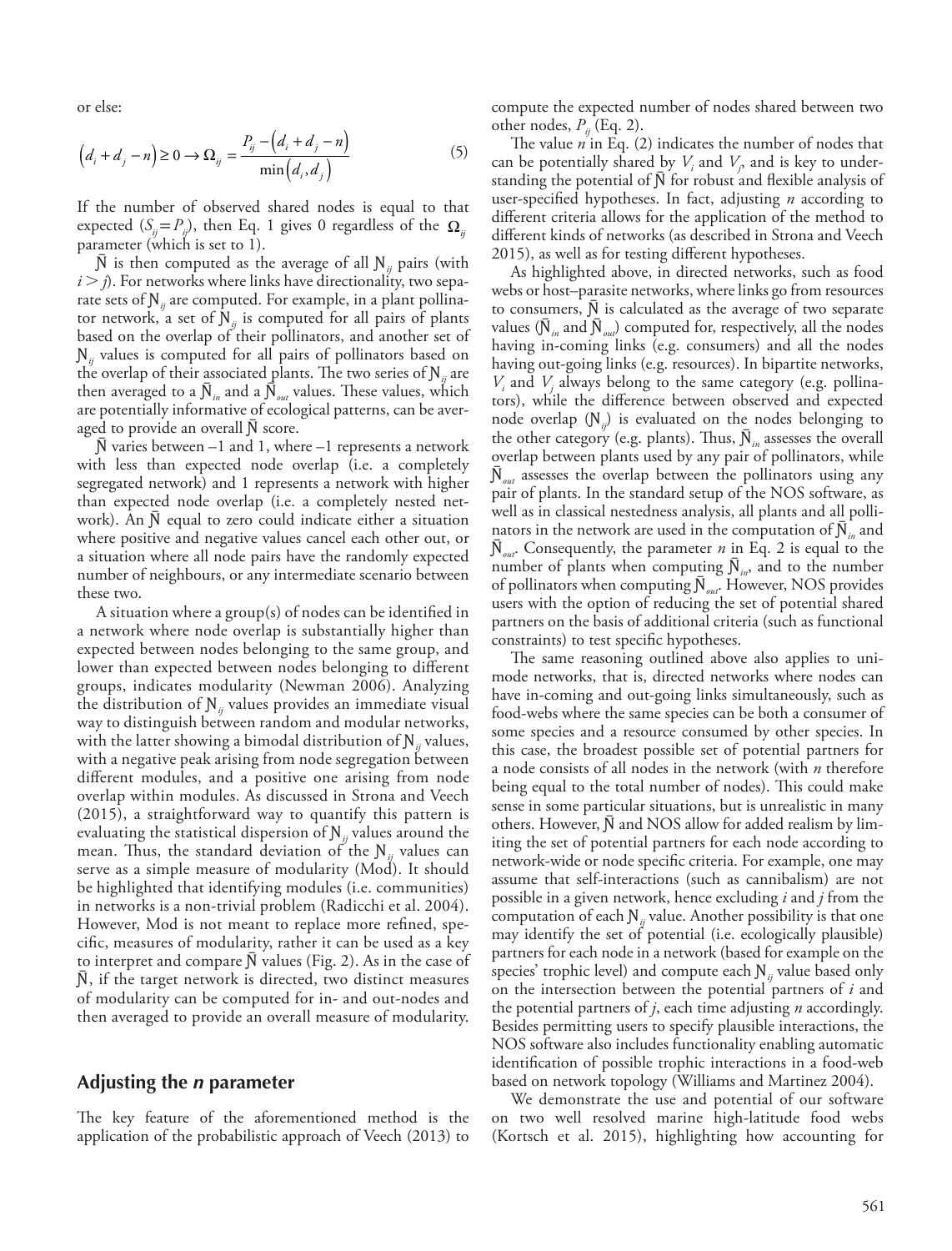

Figure 2. Distribution of  $N_i$  values in networks having node overlap close to 0 (thus indicating a random pattern of overlap), and different degree of modularity (computed as the standard deviation of N<sub>*ii*</sub> values). (A): food-web of an oak gall from Wytham Wood, UK (Askew 1961); (B): seed–disperser networks of tanagers and honeycreepers from Trinidad (Snow and Snow 1971); (C): mammal flea host–parasite network from middle Ural, Russia (Krasnov et al. 2012); (D): meta-community of marine fouling organisms on tile plates from Beaufort, North Carolina (Sutherland and Karlson 1977).

trophic structure can have a very strong impact while evaluating node overlap and segregation. In addition, we explore the possibility of estimating  $\bar{N}$  without performing all possible pairwise comparisons – a potential time-saving shortcut for users of the software. We show how a small random fraction of  $N_{ii}$  values (10%) permits one to obtain a very accurate estimate of  $\bar{N}$ . This property of  $\bar{N}$  reduces computing time while minimizing the loss of information, and thus makes the approach suitable for assessing the structure of very large networks, including non-ecological networks such as those built using microarray data (Broom et al. 2010).

#### **The web-interface**

The web interface to NOS can be accessed at  $\lt$ http://nos. alwaysdata.net  $>$  free of charge, and without the need for registration. It has been designed to make usage straightforward whilst maintaining flexibility; providing the same

user-friendly interface as our previous software for nestedness analysis (NeD,  $\leq$ http://purl.oclc.org/ned $\geq$ ; Strona et al. 2014). As a minimum input, NOS requires a network in the form of an edge list, i.e. a list with a single pair of source (e.g. prey) and target (e.g. predator) nodes separated by a comma; source and target identifiers can be any combination of numbers, symbols or characters. If only this list is provided, N will be computed without any particular assumption regarding the set of possible interactions; the only constraints deriving directly from the network structure (see next paragraph). Alternatively, if the user provides another edge list including all the possible (i.e. ecologically plausible) interactions between nodes (including the actual ones), the software will use this list to reduce the set of possible shared partners for each focal pair of nodes before computing  $\overline{N}$ . Edge lists can be either uploaded in the form of plain text files ('csv' or 'txt') or pasted into text-boxes.

Users need to indicate the type of network, e.g. undirected, directed unimode, or directed bipartite. In the case of directed unimode networks, the user is asked to specify whether the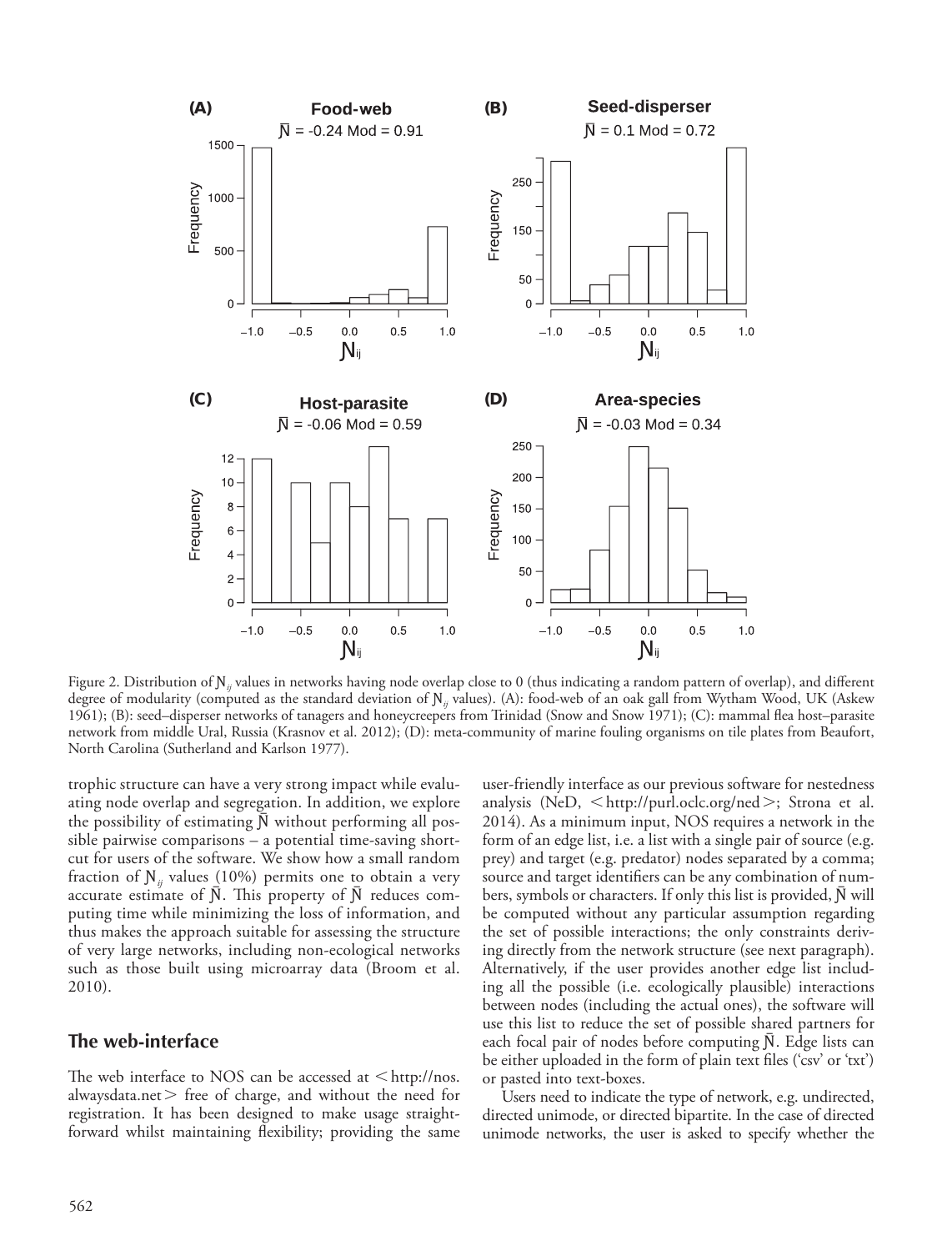network should be treated as a food web. If this is the case and the user provides no network of potential interactions, then NOS applies a routine to compute trophic levels of nodes based on the network topology (see next section), and then uses this information to build a network of potential/permitted interactions prior to computing N. For exploratory purposes, the web-interface also permits the generation of random networks with a pre-selected degree of overlap/segregation.

#### **Automatic rules for determining potential neighbours**

When the user does not provide a list of potential interactions, NOS automatically determines the set of potential neighbours (and hence *n*) for each pair of nodes. In the case of bipartite networks, all source nodes (e.g. pollinators) are considered as potential partners for each target node (e.g. plants) and vice versa.

In the case of directed unimode networks, NOS provides two options. If the network is a food web, then the user can ask the software to estimate trophic levels for each species in the web, and then use these trophic levels to compile a network of potential interactions. Trophic levels (TL) for each species can be estimated as 1 plus the shortest, average, or maximum path distance between the species and a basal resource (Williams and Martinez 2004). Two species, *a* and *b*, are included in the list of potential interactions  $(a \rightarrow b)$ according to two possible criteria. The first criterion is called 'step' and selects potential interactions if

 $TL(a) + l$  *\_ step*  $\leq TL(b) < TL(a) + u$  *\_ step* 

with *l\_step* and *u\_step* being user selected parameters.

The second criterion is called 'threshold' and selects potential interactions if

 $TL(a) < TL(b).$ 

Actually, the 'threshold' criterion can be considered as a special case of the 'step' criterion where *l\_step* =1 and *L\_step* is equal or higher than the maximum *TL* in the network. Nevertheless, since this may not be intuitive, we have opted for keeping the two options separate.

The user is also free to select whether or not cannibalistic interactions are allowed. If the user does not choose the option of specifying plausible trophic links, then all items in the web are considered as potential interacting partners, i.e. *n* is set equal to the number of all nodes in the network. This last criterion also applies to undirected networks.

#### **Output**

The output page of the NOS web interface reports a summary of the analysis, including the user's setup choices,  $\bar{N}$  (and the separated values of  $\bar{N}_{in}$  and  $\bar{N}_{out}$  in the case of directed networks), *Z* and p values, and modularity values (see Strona and Veech 2015 for details). In addition, the output provides histograms showing the frequency of Ɲ*ij* values for all node pairs, and separated for in and out nodes in the case of directed networks. Networks with up to 1000 edges are also visualized. Furthermore, the software provides a visual depiction in the form of a heat-map showing N<sub>*ii*</sub> values for all node pairs (arranged in a square adjacency matrix).

#### **Static software**

The same functionalities of the NOS web-interface (except graph generation) are available in the form of an executable program for the Windows environment, a Python script (van Rossum and de Boer 1991), and an R package (available from CRAN) that can all be downloaded from  $\leq$  http://nos. alwaysdata.net/downloads $>$ . In addition to permitting the analysis of networks without restrictions on the numbers of nodes and edges, these four procedures also allow batch (i.e. multiple) analyses. Detailed instructions on the use of the Windows program, and of the Python and R packages are provided alongside the applications.

#### **Estimating**  $\bar{N}$  **from a small fraction of pairwise node comparisons**

In general, ecological networks are relatively small  $\leq 500$ nodes) and thus they do not pose computational challenges in using all possible node pairs in order to compute  $\bar{N}$ . However, examining node overlap is often conducted for other kinds of networks, such as metabolic, neural, social and technological networks (Jonhson et al. 2013). These networks are often very large, consisting of thousands to millions of nodes and up to a hundred million links, which makes computational efficiency a non-trivial issue. We examined whether  $\bar{N}$ could be estimated accurately using a random subset of  $\mathbf{N}_{ii}$ values, rather than the full set representing all the focal node pairs. We compared 1000 nested and 1000 segregated random networks (obtained by using the method in Strona and Veech 2015) with their respective  $\tilde{N}$  values obtained by only including a random 10% of the possible node pair comparisons in each network. We found that the exhaustive inclusion of all node pairs is not necessary, and that using a small fraction of node pairs is enough to obtain an estimate of  $N$  very close to the actual value (Fig. 3). This property of the metric is useful as it allows it to be applied to very large networks, and is most likely a result of complex transitivity properties of pairwise comparisons. That is, it is likely that if  $N_{ii}$  and  $N_{ki}$ are similar, then they will also be similar to  $\mathbb{N}_{ik}$ , and so on.

NOS software permits users to take advantage of this property and speed up computational time by reducing the number of performed pair comparisons (calculation of  $N_{ii}$ ) values) to a desired percentage. This could be a useful option for exploratory analysis, but for computationally tractable networks, we recommend the full analysis. For large networks, the online software automatically uses a maximum of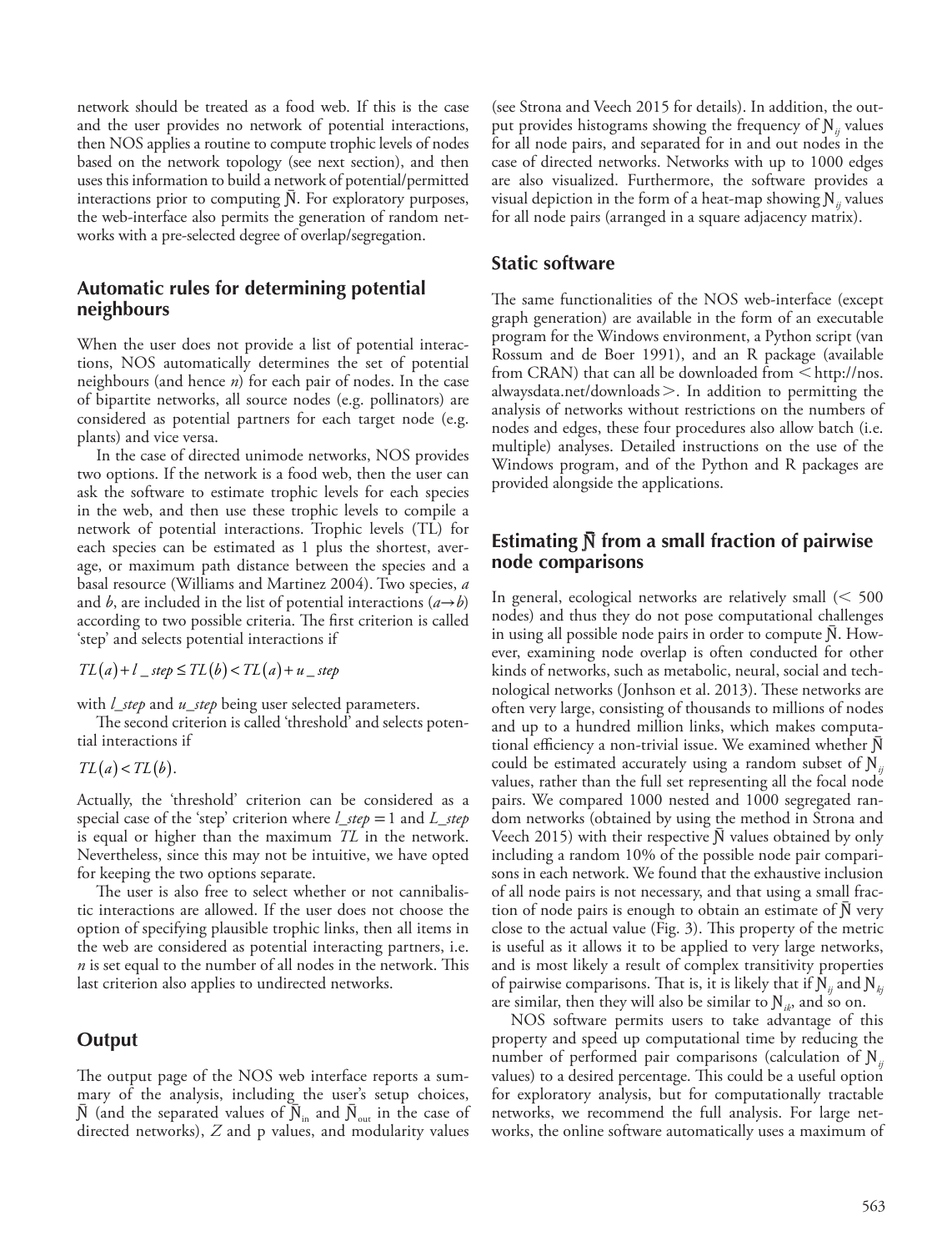

Figure 3. Relationship between  $\bar{N}$  values of 2000 simulated networks with different degree of overlap and segregation and their corresponding  $\bar{N}$  values obtained by performing a random sample of 10% of all possible node pair comparisons.

5000 N<sub>*ii*</sub> values. No limitation is imposed on the Windows, R and Python versions of the software, where users are free to select any percentage of pair comparisons to be performed.

#### **Examples of application**

To ensure the correct functioning of the code, we tested it on the same set of networks investigated by Strona and Veech (2015), retrieving identical results. Additionally, we performed a test on two detailed food webs (boreal and arctic) from a high-latitude marine ecosystem, the Barents Sea, available from Kortsch et al. (2015). The two networks can be downloaded in a format compatible with NOS from  $\langle h_{\text{t}}/h_{\text{t}}/h_{\text{t}}/h_{\text{t}}/h_{\text{t}}/h_{\text{t}}/h_{\text{t}}/h_{\text{t}}/h_{\text{t}}/h_{\text{t}}/h_{\text{t}}/h_{\text{t}}/h_{\text{t}}/h_{\text{t}}/h_{\text{t}}/h_{\text{t}}/h_{\text{t}}/h_{\text{t}}/h_{\text{t}}/h_{\text{t}}/h_{\text{t}}/h_{\text{t}}/h_{\text{t}}/h_{\text{t}}/h_{\text{t}}/h_{\text{t}}/h_{\text{t}}/h_{$ replicate our analyses.

In a first experiment, we examined the networks by uploading them to the online software and running it with the default setting. This identifies the network as 'directed unimode' (which is correct for a food web), does not create a set of potential interactions, includes cannibalistic interactions in the computation, and performs all possible pairwise node comparisons to compute N. Histograms showing the distribution of  $N_{ii}$  values for both networks are shown in Fig. 4A–B, while results of the analysis are summarized in Table 1. In both cases, the analysis revealed a tendency towards segregation, and a relatively high modularity. These results would suggest that the two networks are characterized by a high compartmentation, and by a reduced overlap in resource usage. However, the two networks are taxonomically broad, including detritus and bacteria, basal taxa, zooplankton, fish, sea birds and marine mammals.

We then verified if the observed lack of overlap in resource usage obtained with the standard setting (which assumes all pairwise interactions between nodes in the network are possible, such as, for example, zooplankton eating birds) persisted in a more restrictive and realistic scenario of possible interactions. For this, we replicated the analyses by using the NOS integrated feature of creating a network of potential interactions based on trophic rules. Thus, we selected 'yes'



Figure 4. Histograms showing how the distribution of N<sub>*ii*</sub> values in the arctic and boreal food webs changes when all nodes are considered as potential interacting partners (A, B), and when potential interactions are instead filtered according to trophic rules (C, D).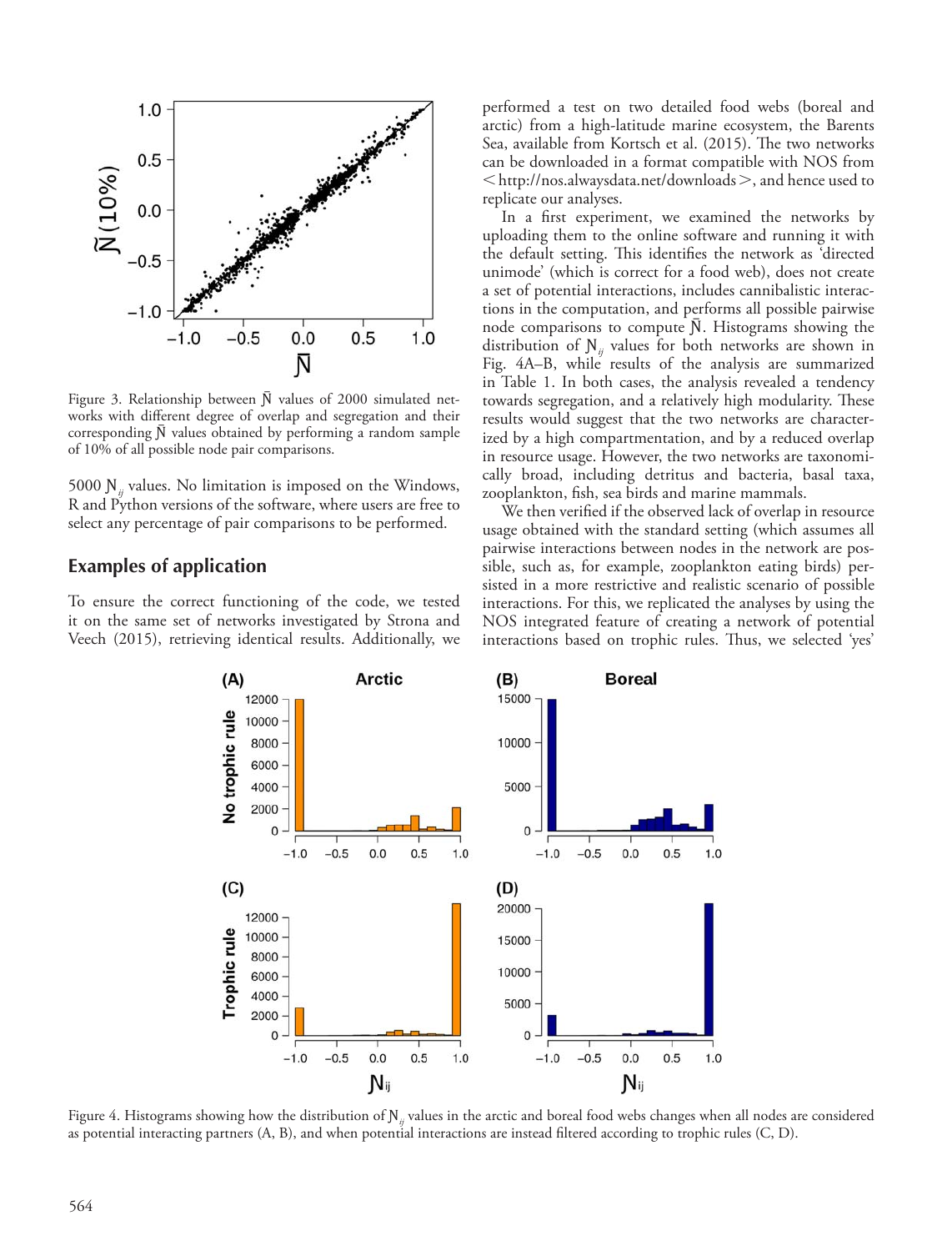Table 1. Results of the tests on the two Barents Sea food webs (Arctic and Boreal) from Kortsch et al. (2015). The two sets of values indicate experiments where  $\bar{N}$  was computed assuming all nodes in the networks as potential partners for the focal nodes ('No trophic rule'), and experiments where the sets of potential partners of each node in the networks was identified according to trophic rules based on food-web structure ('Trophic rule').

|                         | No trophic rule |          | Trophic rule |        |
|-------------------------|-----------------|----------|--------------|--------|
|                         | Arctic          | Boreal   | Arctic       | Boreal |
| Ñ                       | $-0.474$        | $-0.291$ | 0.637        | 0.694  |
| $\bar{\mathrm{N}}_{in}$ | $-0.398$        | $-0.412$ | 0.554        | 0.552  |
| $\bar{\rm N}_{\rm out}$ | $-0.549$        | $-0.17$  | 0.721        | 0.836  |
| Ζ                       | $-1.014$        | $-0.663$ | 1.477        | 1.184  |
| p-value                 | 0.311           | 0.508    | 0.14         | 0.07   |
| Mod                     | 0.761           | 0.779    | 0.7          | 0.607  |
| $Mod_{in}$              | 0.807           | 0.779    | 0.764        | 0.752  |
| $Mod_{out}$             | 0.715           | 0.779    | 0.635        | 0.461  |

in the option 'Compute potential network based on estimation of trophic level', we left the default option of 'Shortest path' to basal resource as the trophic measure, and the option of 'Threshold' trophic rule. Again, we chose to perform all possible pairwise node comparisons to compute  $\bar{N}$ . Taking into account potential interactions based on trophic levels led to very different results, revealing that, within trophic levels, resources tend to be shared by consumers and vice versa, producing a high overlap (Fig. 4B–C, Table 1). However, the networks again showed a high level of modularity, which is consistent with the notion that a modular pattern would ensure the stability of food-webs, a mechanism that was proposed, amongst others, by May (1972), and that is still a primary focus of ecological investigation (Grilli et al. 2016).

#### **Data deposition**

Data available from the Dryad Digital Repository:  $\leq$ http:// dx.doi.org/10.5061/dryad.h58qc  $>$  (Strona et al. 2017).

#### **Conclusions**

Understanding whether species tends to co-occur at a given site more or less than expected by chance has been at the center of ecological debate for a very long time (Stone and Roberts 1990). With the emergence of network analysis in ecology the discussion has been extended to species interactions, with the question being whether species tend to share interacting partners more or less than random expectation (Strona and Veech 2015). Greater-than-expected sharing (i.e. nestedness) has been suggested to be a fundamental mechanism in promoting and maintaining biodiversity (Bastolla et al. 2009, Rohr et al. 2014).

Despite the obvious conceptual differences between sitesharing and species-sharing, this issue has been investigated with similar approaches (e.g. nestedness analysis) and it has posed parallel challenges to ecologists, generating conceptually overlapping debate. Much of this has revolved around

technical details about the metrics used to measure overlap, and the procedures to assess their statistical significance (Ulrich et al. 2009). Most available procedures are based on the underlying assumption that all species interactions (in a network) are ecologically possible, even if this may not always be a well justified approach given that constraints that limit the set of possible interactions may be important for our understanding of ecological network structure. These constraints may emerge from evolutionary processes such as the morphological co-adaptation of species, e.g. in the case of many plant–pollinator interactions in bipartite networks, or from the hierarchical structure of species trophic interactions in food webs.

Our metric  $(\overline{N})$  and software (NOS) tackle this issue explicitly by providing users with complete flexibility in defining whether any particular interaction is possible in relation to specific hypotheses. Additionally, the NOS software provides a set of automated features that permit the testing of a broad range of hypotheses, even when explicit information about possible interactions is not available, with minimum effort from the user's side. We hope that the NOS software  $(<$  http://nos.alwaysdata.net >) will provide new perspectives on patterns and processes shaping ecological networks.

To cite NOS or acknowledge its use, cite this Software note as follows, substituting the version of the application that you used for 'version 0':

Strona, G., Matthews, T. J., Kortsch, S. and Veech, J. A. 2017. NOS: a software suite to compute node overlap and segregation in ecological networks. – Ecography 40: 000–000 (ver. 0).

#### **References**

- Allesina, S. and Tang, S. 2012. Stability criteria for complex ecosystems. – Nature 483: 205–208.
- Almeida-Neto, M. et al. 2008. A consistent metric for nestedness analysis in ecological systems: reconciling concept and measurement. – Oikos 117: 1227–1239.
- Askew, R. R. 1961. On the biology of the inhabitants of oak galls of Cynipidae (Hymenoptera) in Britain. – Trans. Soc. Br. Entomol. 14: 237–268
- Atmar, W. and Patterson, B. D. 1993. The measure of order and disorder in the distribution of species in fragmented habitat. – Oecologia 96: 373–382.
- Bastolla, U. et al. 2009. The architecture of mutualistic networks minimizes competition and increases biodiversity. – Nature 458: 1018–1020.
- Broom, B. M. et al. 2010. Building networks with microarray data. – In: Bang, H. et al. (eds), Statistical methods in molecular biology. Springer, pp. 315–343.
- Brualdi, R. A. and Sanderson, J. G. 1999. Nested species subsets, gaps, and discrepancy. – Oecologia 119: 256–264.
- Cantor, M. et al. 2017. Nestedness across biological scales. PLoS One 12: e0171691.
- Dormann, C. F. et al. 2008. Introducing the bipartite package: analysing ecological networks. – R News 8: 8–11.